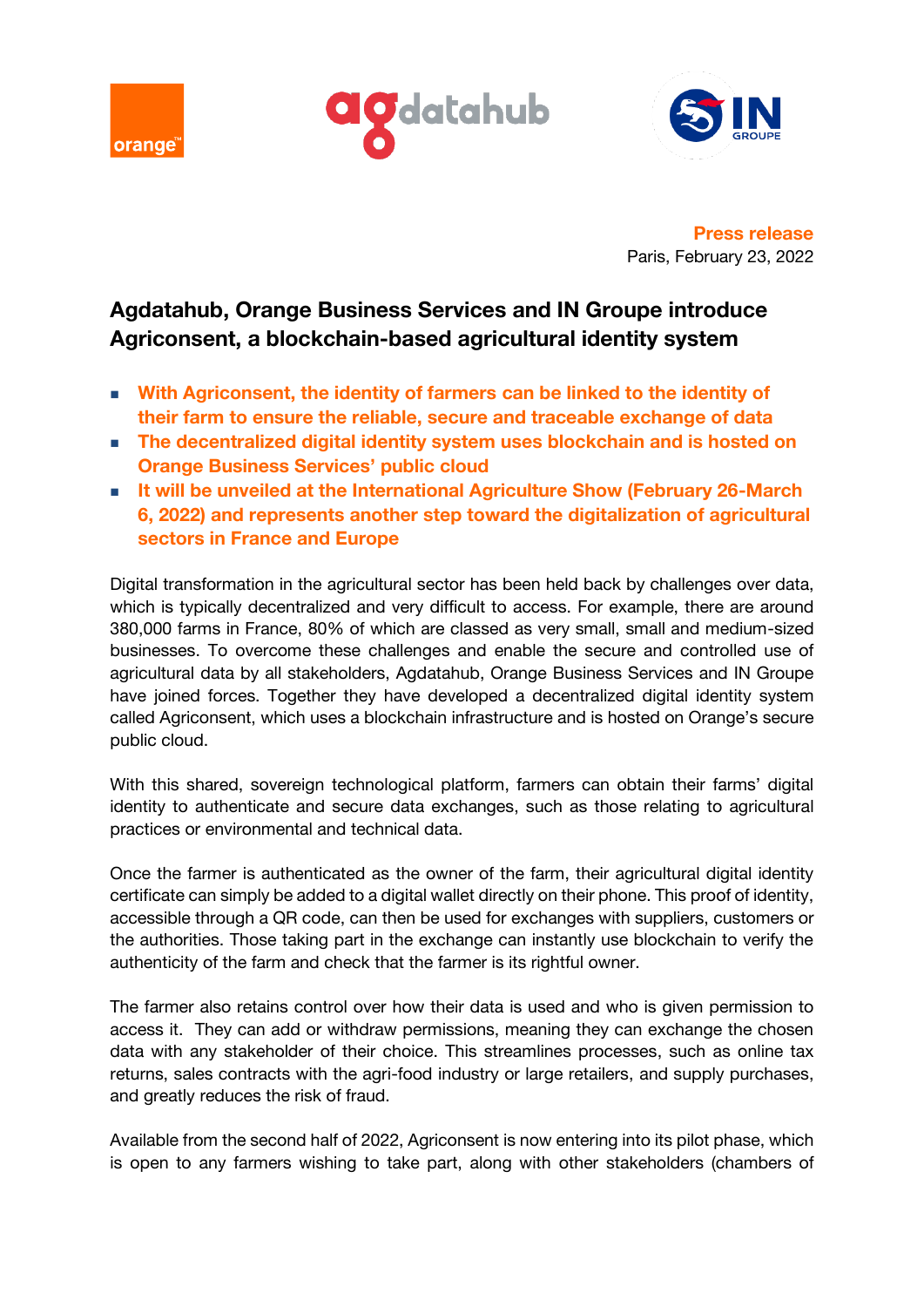agriculture, cooperatives, traders, public authorities, etc.). Agriconsent is the second solution to be developed as part of #actforagridata, a joint commitment by Agdatahub, Orange Business Services, IN Groupe and many other partners to advance the digital transition of agricultural sectors. It follows the API-AGRO data exchange platform.

"This joint innovation with Agdatahub and IN Groupe contributes to the security and integrity of agricultural data, and more generally to the digital transformation of a key sector like agriculture. We are very proud to have been able to bring our expertise in digital identity and blockchain to such an ambitious project. Moreover, given its strategic reach, the data involved needed to be hosted on a secure public cloud like Orange Business Services' cloud, " explains Pierre-Louis Biaggi, SVP Digital & Data, Orange Business Services.

"Designed for the world of agriculture, this solution is an indication of how digital identity will develop, particularly within the European Commission's ongoing projects. This partnership between IN Groupe, Agdatahub and Orange Business Services is completely in line with Europe's ambition to have sovereign digital solutions. These will give citizens and businesses access to new uses and the tools to take part in an increasingly open and interconnected world, while also allowing them to keep their data under control," says Didier Trutt, CEO, IN Groupe.

"For the agricultural sector, Agriconsent is a significant innovation that is really changing the scale on which we work. It gives sector players more confidence, more security and more control, while also giving farmers back control over how their data is used. With the rollout of Agriconsent and Agdatahub being recognized as one of Gaia-X's flagship projects, Agdatahub intends to play a major role in France and Europe, particularly by supplying this technological system to the agricultural data space from this year," explains Sébastien Picardat, CEO of Agdatahub.

# About Agdatahub SAS

Agdatahub operates consent and data exchange platforms for the agricultural sector. To accompany these solutions, Agdatahub provides operational advice sessions about data (for example project management, technologies and marketing) to guide players in agricultural sectors through using digital solutions. Agdatahub is owned by the agricultural holding company API-AGRO SAS and Banque des Territories (Caisse des Dépôts and Consignations group).

### Press contact

Lauma Communication: Emmanuelle Klein[; emmanuelle.klein@lauma-communication.com;](mailto:emmanuelle.klein@lauma-communication.com) +33 (0)6 70 98 68 20; or Fatima-Zahra Farahate[; fatima-zahra.farahate@lauma-communication.com;](mailto:fatima-zahra.farahate@lauma-communication.com) +33 (0)6 69 78 18 87.

#### **About Orange Business Services**

Orange Business Services is a network-native digital services company and the global enterprise division of the Orange Group. It connects, protects and innovates for enterprises around the world to support sustainable business growth. Leveraging its connectivity and system integration expertise throughout the digital value chain, Orange Business Services is well placed to support global businesses in areas such as software-defined networks, multi-cloud services, Data and AI, smart mobility services, and cybersecurity. It securely accompanies enterprises across every stage of the data lifecycle end-to-end, from collection, transport, storage and processing to analysis and sharing.

With companies thriving on innovation, Orange Business Services places its customers at the heart of an open collaborative ecosystem. This includes its 28,500 employees, the assets and expertise of the Orange Group, its technology and business partners, and a pool of finely selected start-ups. More than 3,000 multinational enterprises, as well as two million professionals, companies and local communities in France, put their trust in Orange Business Services.

For more information, visit www.orange-business.com or follow us on LinkedIn, Twitter and our blogs.

Orange is one of the world's leading telecommunications operators with revenues of 42.5 billion euros in 2021 and 270 million customers worldwide. Orange is listed on the Euronext Paris (ORA) and on the New York Stock Exchange (ORAN). In December 2019, Orange presented its new "Engage 2025" strategic plan, guided by social and environmental accountability.